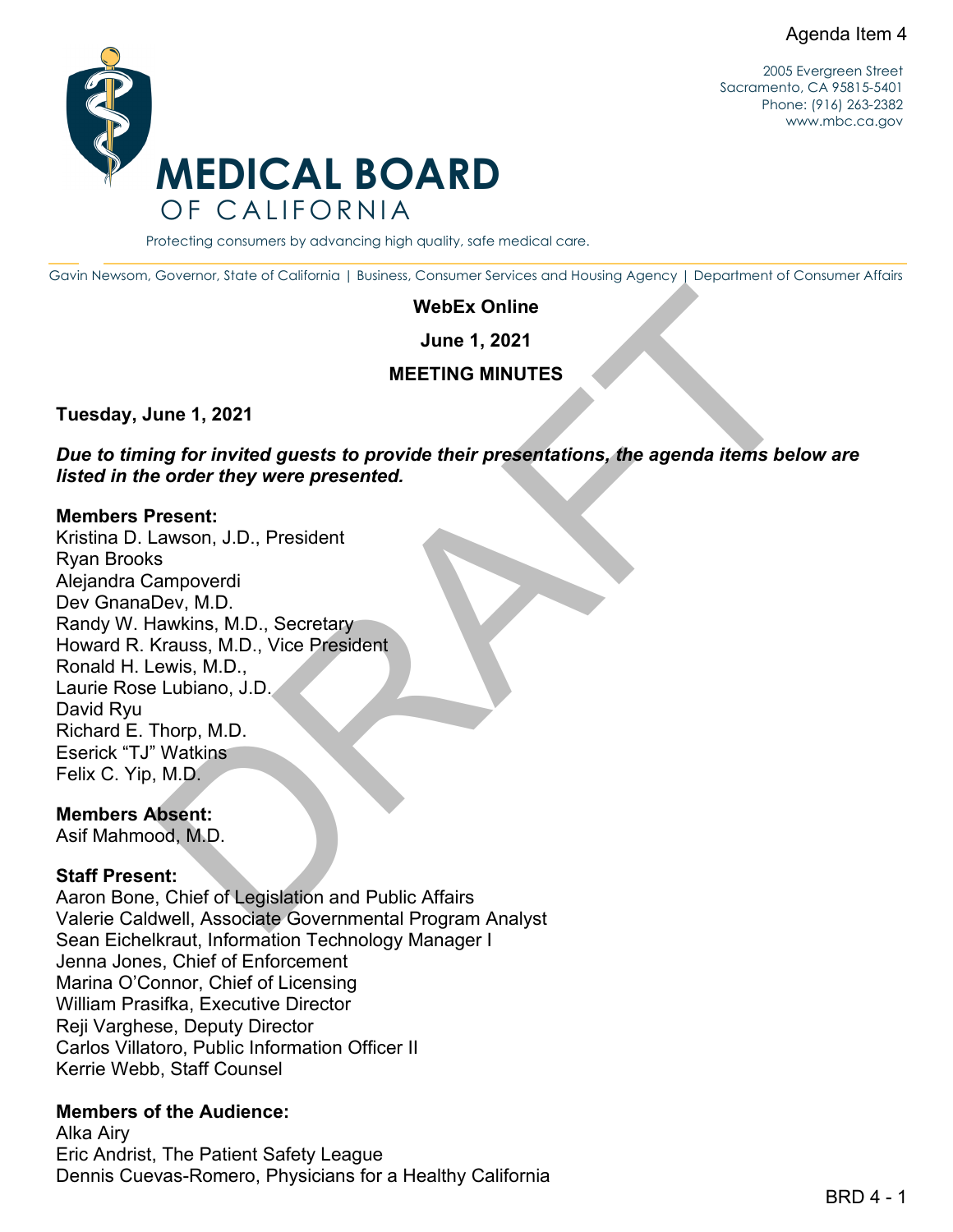The Control of the Board of Family Physicians<br>
The mearatt-Ramos, Consumer Watchdog<br>
Sez<br>
California Academy of Family Physicians<br>
Marximum<br>
The California Primary Care Association<br>
The California Primary Care Association<br> Rosanna Davis Nataly Diaz, California Primary Care Association Xavier De Leon Tracy Dominguez Virginia Farr Bridget Gramme, University of San Diego Mario Guzman Monique Himes Marian Hollingsworth, The Patient Safety League Denise Johnson Edwin Kendrick Wendy Knecht Susan Lauren Michele Monserratt-Ramos, Consumer Watchdog Kristen Ogden Ludmila Parada Sandra Perez Catrina Reyes, California Academy of Family Physicians Gezel Saheli Kimberly Turbin Marissa Vismara, California Primary Care Association

# **Agenda Item 1 Call to Order/Roll Call/Establishment of a Quorum**

Ms. Lawson called the meeting of the Medical Board of California (Board) to order on June 1, 2021, at 3:32 P.M. A quorum was present and due notice was provided to all interested parties.

# **Agenda Item 2 Discussion and Possible Action on Findings of Necessity to Hold a Special Meeting**

Ms. Lawson explained that Government Code section 11125.4(a)(2) allows the Board to hold a special meeting with 48 hours' notice to consider proposed legislation when compliance with the 10-day notice provisions of section 11125 would impose a substantial hardship on the Board. Ms. Lawson stated that the Board seeks to discuss SB 806 and take a position on it before the Senate votes on the bill. Ms. Lawson asked for a motion to approve the findings to hold a special meeting.

# *Dr. Lewis moved to approve the findings to hold a special meeting/S: Dr. Krauss*

Ms. Lawson asked for questions or comments from Board members. Hearing none, Ms. Lawson asked for comments from the public, reminding everyone that this agenda item is on the findings of necessity to hold a special meeting and not on SB 806.

Mr. Guzman stated that his comments pertain to the next agenda item.

Ms. Parada stated that her comments are for the next agenda item.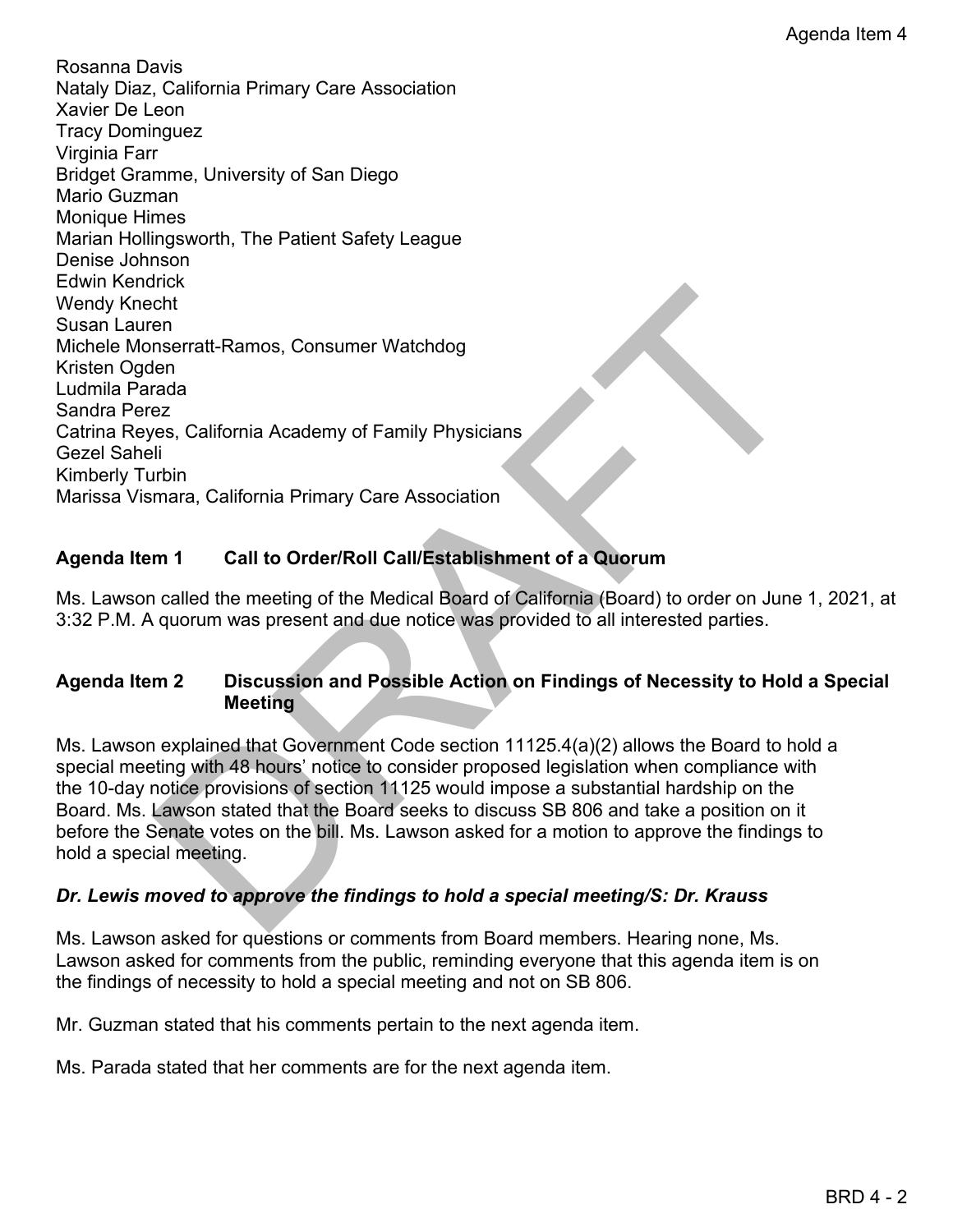Ms. Lawson asked Ms. Caldwell to take the roll.

### *Motion carried 12-0*

### **Agenda Item 3 Discussion and Possible Action on SB 806 (Roth)**

Ms. Lawson explained the format of discussing this item, saying Mr. Bone will present the staff report, Board members can ask any clarifying questions, members of the public can comment, and then discussion will be held for each theme or issue.

Mr. Bone explained that SB 806 would increase most of the licensing fees by the amounts requested by the Board, except for fees that pertain to initial licensure and renewal fees for physicians, which would increase by 80 dollars. Mr. Bone commented that amendments to SB 806 were put into print on the evening of Friday, May 28<sup>th</sup>.

Mr. Bone reviewed the next portion of the bill, saying it would allow the Board to recover investigation and prosecution costs for a disciplinary proceeding against a physician licensee.

plained that SB 806 would increase most of the licensing fees by the amounts<br>where board, except for fees that pertain to initial licensure and renewal fees for<br>which would increase by 80 dolars. Mr. Bone commented that am Mr. Bone continued, saying the bill would also rename the postgraduate training license (PTL) as the postgraduate license, and it would allow individuals to be granted a physician's license if they receive credit from their program director for completing a 36-month program rather than a 36-calendar month program, which would address concerns from PTL holders who took a leave of absence during their program. Mr. Bone commented that the bill states that upon review of supporting documentation, the Board may grant a physician's license to an applicant who demonstrates substantial compliance with the 36-month training requirements, and that the bill clarifies that a postgraduate licensee may sign any forms that a physician is authorized to sign.

In addition, Mr. Bone stated that the bill includes the legislature's intent that an enforcement monitor evaluates the Board's enforcement efforts with a concentration on the handling and processing of complaints and timely application discipline imposed upon licensees.

Lastly, Mr. Bone explained that the bill extends the Board's sunset date by two years instead of four years.

Dr. Hawkins asked if the length of time for Board members to serve changes from four years to two years.

Mr. Bone explained that the sunset clause will remain in effect until January 1, 2024, not the length of a Board member's term.

Dr. Krauss asked if a resident receives a postgraduate license at the initiation of the residency or after 12 months are completed.

Mr. Bone replied that it does not change the timing of when the license is received.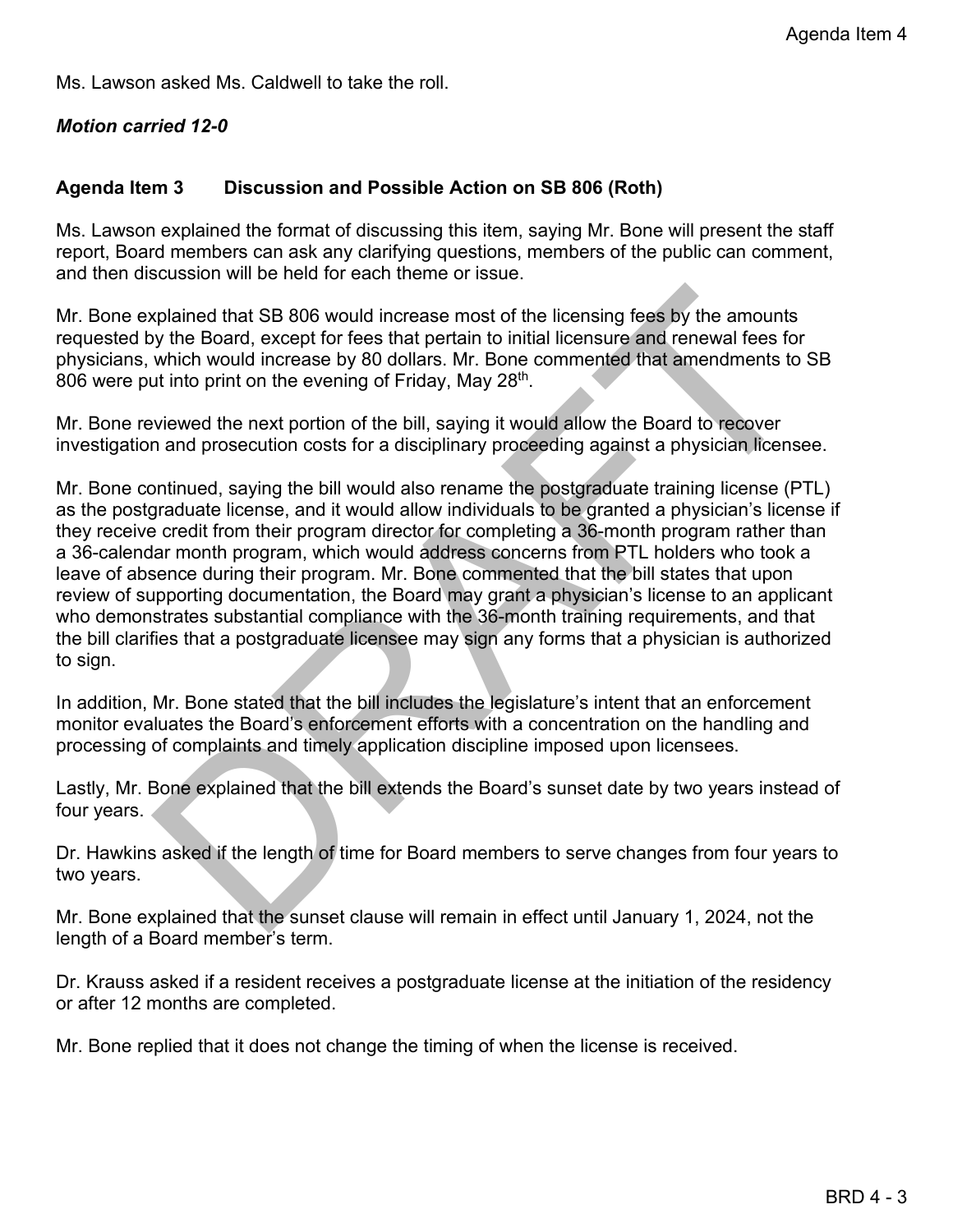Ms. Webb stated that residents are required to get a PTL within 180 days, and the program director must authorize moonlighting in writing.

Dr. Hawkins asked if a person still must spend 24 months in a single program.

Mr. Bone replied yes.

var 2021-2022 since January 1, 2022, would be in the third quarter. Mr. Varghese<br>aying that in fiscal year 2022-2023 full fee revenue is accounted for, showing an<br>ervenue to about sever million dollars. Mr. Varghese pointe Mr. Varghese reviewed the analysis of fund condition report, saying the analysis is based on the fees proposed in the current version of SB 806 and assumes the fee increase will go into effect January 1, 2022. Mr. Varghese explained that only half of the fee increase is included in the fiscal year 2021-2022 since January 1, 2022, would be in the third quarter. Mr. Varghese continued, saying that in fiscal year 2022-2023 full fee revenue is accounted for, showing an increase of revenue to about seven million dollars. Mr. Varghese pointed out the loan from the Vehicle Inspection and Repair Fund, saying that 12 million dollars is projected to come to the Board in 2021-2022. Mr. Varghese stated that the Board's total resources minus its expenditures will result in a deficit fund balance. Mr. Varghese concluded that the proposed 80-dollar license fee increase is not enough to address the Board's structural fund imbalance.

Dr. GnanaDev asked if any expenses would be reduced, saying you cannot fix one side without fixing the other.

Mr. Bone commented that he is aware of discussions and ideas from prior Board meetings to reduce expenditures, but there is nothing in the bill that provides for cost reductions.

Mr. Varghese commented that the Health Quality Investigation Unit (HQIU) and Attorney General's Offices (AGO) costs are outside of the Board's direct control. Mr. Varghese also commented that once the pandemic waivers and executive orders expire, the Board's expenses will increase.

Mr. Bone pointed out that, in the bill, it states that the legislature shall review the amount of fees for the Board's initial licensure and renewal fees for physicians next year to determine if another fee increase is necessary to avoid insolvency.

Mr. Watkins asked if there is an analysis that would show what the \$1,150 increase would have done through the next five years.

Mr. Varghese replied that, if all things remained the same and the \$1,150 fee increase were to take effect January 1, 2022, he would estimate that the Board would not need a loan and we could start to build the fund balance back up.

Dr. Hawkins asked if cost recovery is included in the analysis of fund condition.

Mr. Varghese replied that it is in the expenditures as a negative number in Estimated Overcollection of Reimbursements. Mr. Varghese commented that this item is not considered revenue.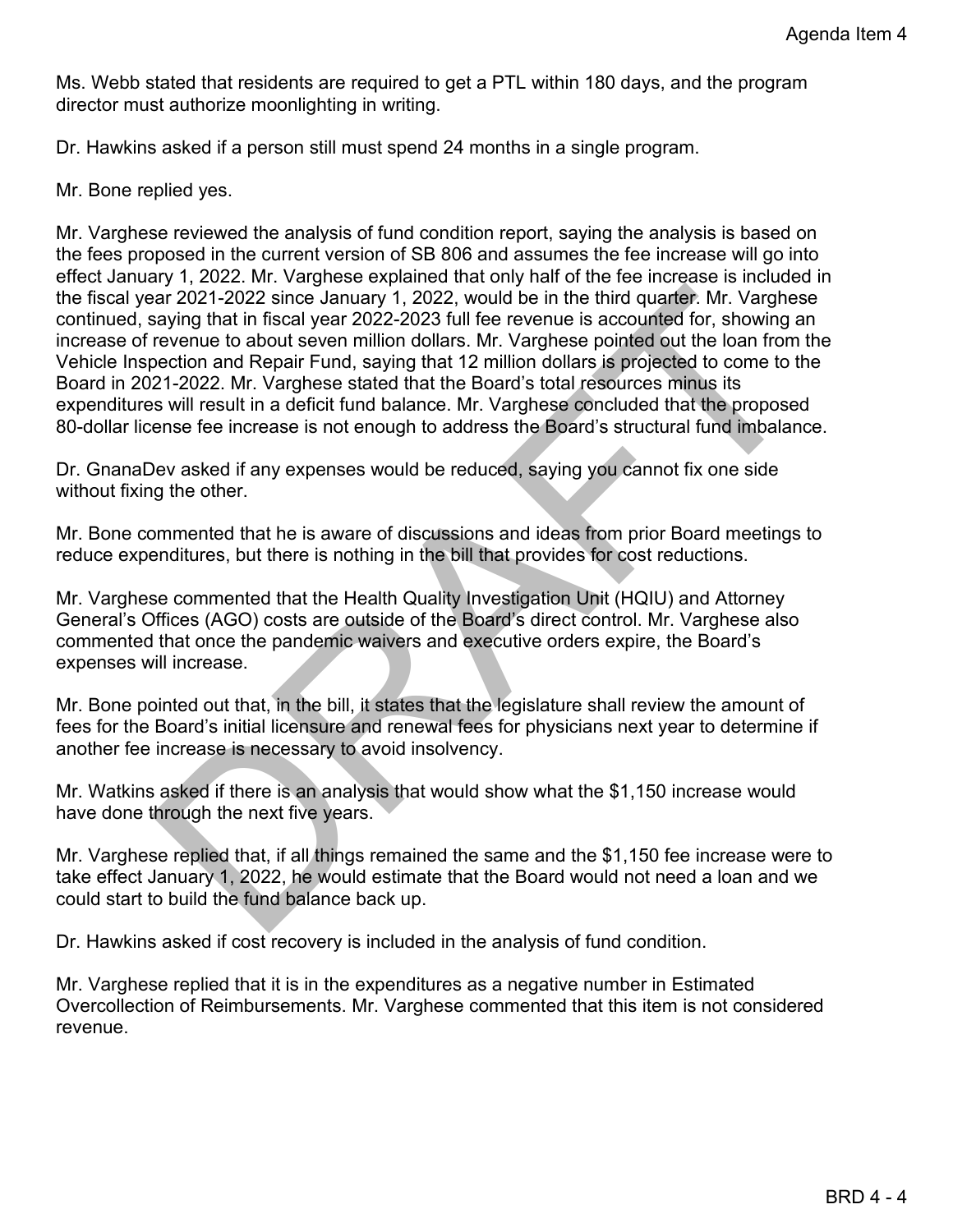Dr. Lewis asked what amounts are generated from outside sources, such as special projects that the Board is required to do, versus internal projects requested by Board members, and what percentage of monies is devoted to each.

Mr. Varghese replied that he is not prepared to answer that, but he can research and get back to him.

Dr. GnanaDev commented that the Board voted to pass the fee increase during the last sunset review, knowing that expenses would have to be controlled. Dr. GnanaDev also commented that \$1,150 would be the highest medical board licensing fee in the country. Dr. GnanaDev suggested cost-cutting be brought up to the legislature rather than just the fee increase.

cost-cutting be brought up to the legislature rather than just the fee increase.<br>
sagreed with Dr. GnanaDev in terms of costs, saying the problem arises when the sreluctant to move on fee increases. Mr. Walkins commented t Mr. Watkins agreed with Dr. GnanaDev in terms of costs, saying the problem arises when the legislature is reluctant to move on fee increases. Mr. Watkins commented that the cost issues the Board has are related to enforcement and the input of the legislature is needed. Mr. Watkins stated that, while both the cost issues and the fee increase needs the Board's focus, only one can be addressed since only one is on the table. Mr. Watkins commented that the current fee is not going to cut it.

Dr. Thorp commented that he was preparing for this meeting based on the prior version of SB 806 and is frustrated there was no notification of the revision.

Ms. Lawson replied that an email was sent to Board members as soon as staff put together an updated analysis, saying the revisions were put into print at 9:00 P.M. Friday evening.

Ms. Lubiano asked if there was any rationale provided for the reduced fee increase of \$80.

Mr. Bone replied that the Board may hear about that from public commenters, but nothing has been officially presented.

Ms. Lawson asked to hear comments from the public.

Mr. Guzman expressed his opposition to the amendments made to SB 806, including removing the public member majority and the reduced fee amount. Mr. Guzman commented that the purpose of this bill is to bring accountability to the Board and to reestablish trust. Mr. Guzman speculated that the reasons for the Board's atrocious track record for investigating complaints is due to the lack of funding.

Ms. Parada commented that Mr. Guzman, her husband, is a victim of medical malpractice from negligent doctors. Ms. Parada stated that the Board found that the doctor's care was below the standard of care but did not receive any disciplinary action. Ms. Parada expressed her disappointment in the legislature to amend SB 806 by reducing the fee increase and eliminating the public member majority. Ms. Parada urged Board members to withhold support of SB 806 until the original fee increase and the public member majority are reinstated.

Ms. Lauren echoed the last two commenters as a surgical assault survivor. Ms. Lauren commented that the revised version of SB 806 does nothing to establish public trust or change anything. Ms. Lauren stated that innocent victims pay with their quality of life and finances and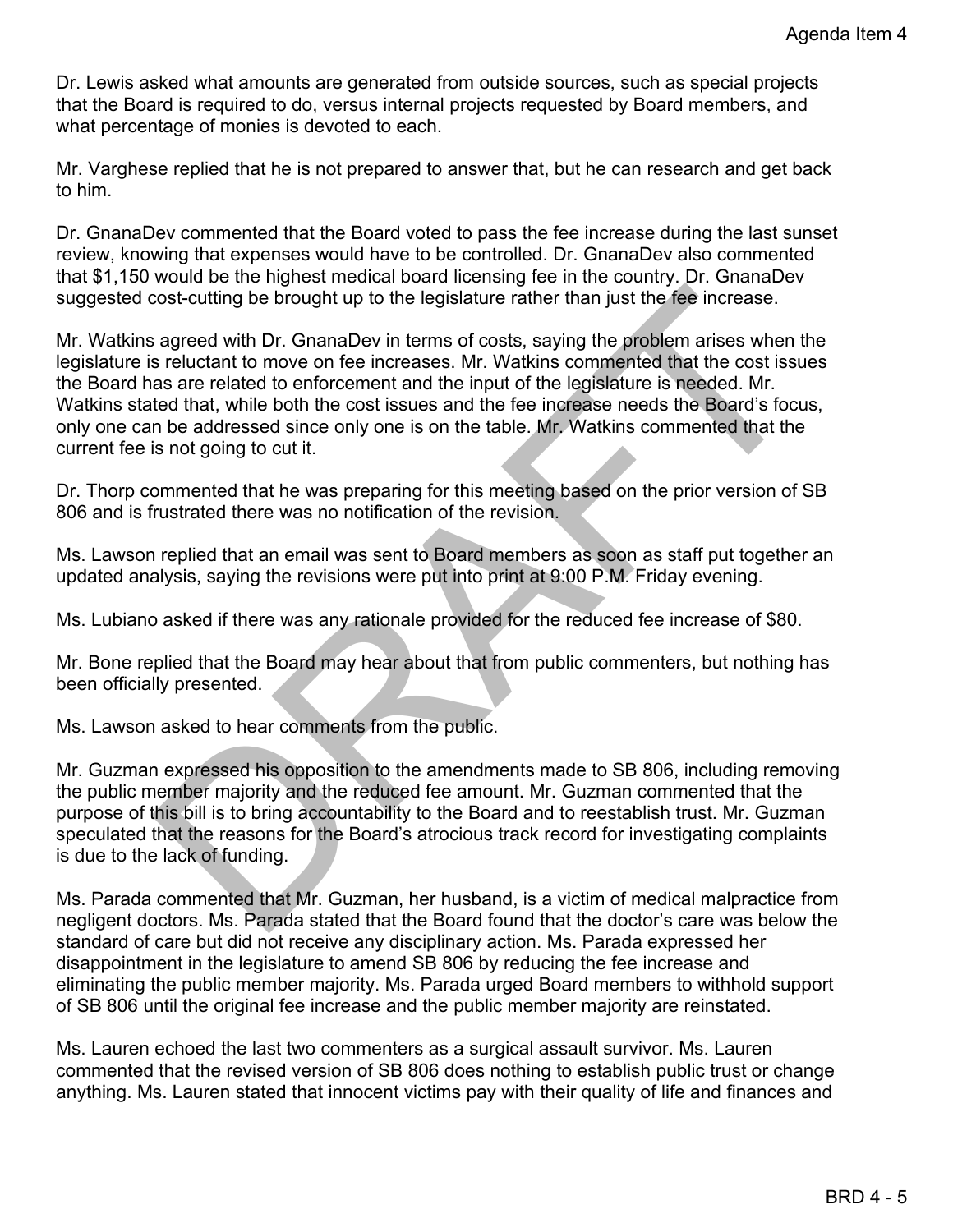that a public member majority is a necessary starting point, as long as the members do not have conflicts of interest or bias in their approach to the medical field. Ms. Lauren spoke of her surgery and complaint against Dr. Berger.

Ms. Knecht commented that she was severely harmed by a doctor's conflict of interest and has seen firsthand that the Board is not efficient or effective in the enforcement process. Ms. Knecht implored the Board to support SB 806 to enact changes to protect the public, including an enforcement monitor, cost recovery, as well as work to have a public member majority and restore the original fee increase.

Ms. Farr asked who made the revisions to SB 806, saying that they are at the root of the issues at the Board. Ms. Farr commented on Board members' reactions to public commenters. Ms. Farr asked for the Board to stand up for victims of medical harm.

ked who made the revisions to SB 806, saying that they are at the root of the<br>He Board. Ms. Far commented on Board members' reactions fo public commenters.<br>Example for the Board to stand up for victims of medical harm,<br>see Ms. Perez spoke of her previous testimony regarding her daughter's death because of medical negligence and her complaint being closed by the Board. Ms. Perez commented that there is zero enforcement and accountability, and that SB 806 will enhance the ability of students who have little experience to treat patients. Ms. Perez urged the Board to withhold support of the bill until there is a public member majority and a fee increase that allows the Board to do its job effectively.

Ms. Himes expressed her disappointment in the removal of the public member majority and asked the Board to withhold support of SB 806 unless the public member majority and original fee increase are restored. Ms. Himes stated that the public has lost trust in the Board and these issues are the only way the public can begin to rebuild trust.

Ms. Hollingsworth expressed her disappointment in the Board, saying that SB 806 enables the Board to protect doctors and not patients. Ms. Hollingsworth urged the Board to make changes to SB 806, including increasing the members to 17 and having a public member majority. Ms. Hollingsworth commented that the Board needs more than an enforcement monitor and asked who it would be. Ms. Hollingsworth spoke on the need to have cost recovery and stated that a fee increase to \$1,150 is not excessive.

Ms. Lawson replied to Ms. Hollingsworth, saying SB 806 and the revisions are not the Board's bill and the Board is reacting just as the public is to the revisions made.

Ms. Dominguez asked the Board to withhold support of SB 806 unless a public member majority is added, and the original fee increase is restored. Ms. Dominguez spoke of her loss of a family member due to the Board's broken enforcement system.

Ms. Reyes stated that the proposed amendments to the PTL will not address such issues as the inability of residents to bill while moonlighting and obtain an X waiver to prescribe substance use disorder medication. Ms. Reyes commented that she looks forward to working with the legislature and the Board on a solution that will address the unintended consequences caused by the PTL.

Mr. Cuevas-Romero stated that the California Medical Association (CMA) remains opposed unless amended due to concerns related to cost recovery and the ongoing unresolved issues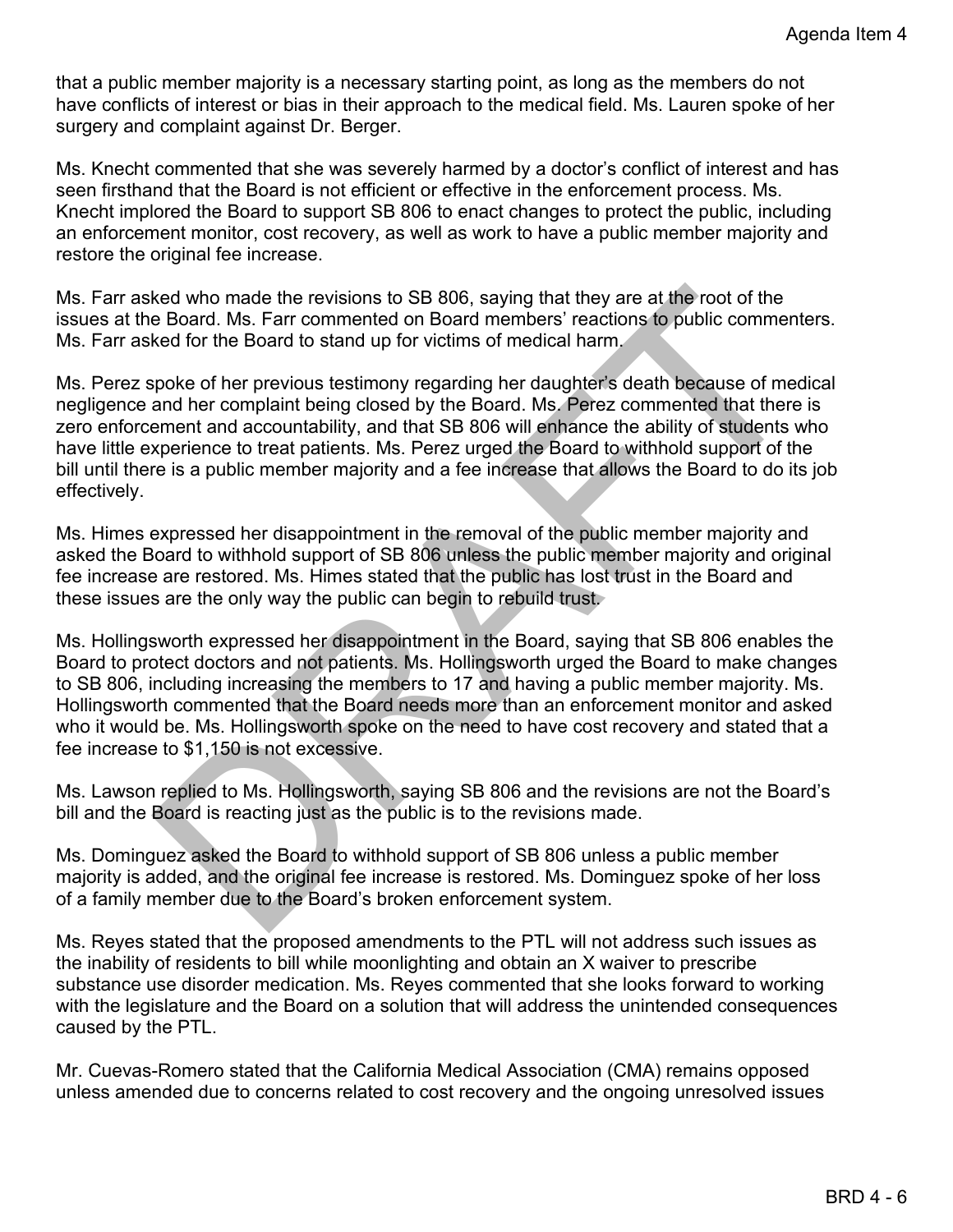on the PTL. Mr. Cuevas-Romero encouraged the Board to take a holistic view on uncontrolled costs that are further exacerbating the Board's find condition. Mr. Cuevas-Romero commented that the CMA supports bringing investigators back to the Board and is interested in the enforcement monitor as it relates to fees. Lastly, Ms. Cuevas-Romero stated that the \$80 fee increase was based off the eight million dollar proposed operational loan.

Mr. De Leon asked the Board to withhold support of SB 806 unless the two new public members and the fee increase are restored. Mr. De Leon commented that the public needs accountability and consumer protection from the Board.

Ms. Airy expressed her disappointment in SB 806 for not doing enough to strengthen patient safety and medical oversight. Ms. Airy spoke of her sister's death due to a medical error and commented that it happened again at the same hospital with some of the same physicians. Ms. Airy asked the Board to withhold support of SB 806 unless a public member majority is returned to the bill.

Ms. Monserratt-Ramos commented that she was disappointed to hear that SB 806 was amended to eliminate the public member majority, saying the only way to address consumer protection and bring accountability to the enforcement process is by giving public members the majority vote. Ms. Monserratt-Ramos asked the Board to withhold support unless two new public members and the original fee increase are restored.

pressed her disappointment in SB 806 for not doing enough to strengthen patient<br>medicial oversight. Ms. Airy spoke of her sister's death due to a medicial error and<br>that it happened again at the same hospital with some of Mr. Andrist stated that the public should also be able to comment on each issue separately. Mr. Andrist commented that the legislature has fallen under the CMA spell, even though less than one-third of California doctors are members. Mr. Andrist spoke of CMA's argument that doctors have a greater understanding of the profession and can provide needed insight into the profession, saying that no one is talking about making an all-public member Board. Mr. Andrist commented that supporting this bill is supporting bad doctors and asked the public Board members to expose every time they feel their vote was overridden by a physician member. Mr. Andrist asked the Board to withhold support unless a public member majority is included, and enough money for the Board to operate properly to protect patients.

Ms. Davis advocated for SB 806 to be amended to include language for a licensed midwife (LM) board, saying the LMs are already subject to cost recovery in disciplinary cases. Ms. Davis commented that a 50% fee increase should go to regulation of midwives on their regulatory structure where LMs are represented not under the competing profession of physicians. Ms. Davis stated that, without a regulatory body comprised of LMs, members of the profession are blocked from reviewing and assessing disciplinary cases that could shed light on emerging trends. Ms. Davis commented on CMAs argument that the majority of regulatory boards are governed by professional member majorities, saying it's long past time for consumers of LMs to be afforded the same regulatory protections as those who seek care from other health care professionals.

Ms. Gramme stated that she is disappointed by the amendments that deleted the provisions that would have given the Board the tools it needs to protect the public, particularly the public member majority and the fee increase. Ms. Gramme urged the Board to keep fighting for the fee increase so that it has sufficient resources to detect and discipline dangerous doctors. Mr. Gramme commented that now is not the time to cut expenses, which would further limit the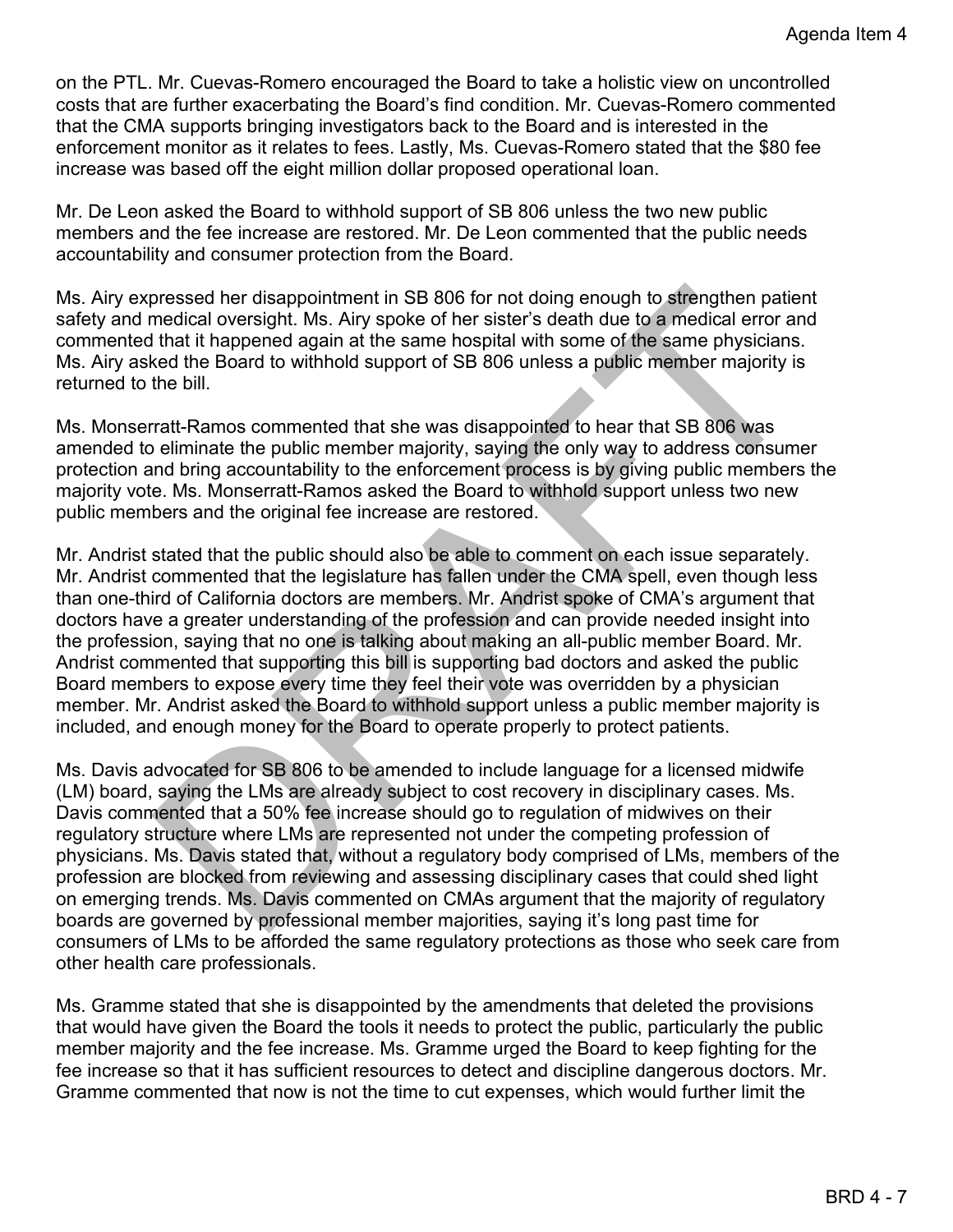Board's ability to restrict or revoke the licenses of incompetent physicians. Ms. Gramme asked the Board to support an independent enforcement monitor. Ms. Gramme stated that this is a moment for the Board to demonstrate its commitment to public protection.

Mr. Kendrick commented on the strength and opportunity of a monitoring program, saying that it must include both patients and physicians who feel disenfranchised. Mr. Kendrick commented on a letter sent to Board members and asked them to read it.

Ms. Turbin asked the Board to withhold support of SB 806 unless two new public members are appointed, and the original fee increase is restored.

Ms. Diaz commented on PTL limitations and stated that the proposed amendments to SB 806 will not be sufficient to address issues like the PTL holders not being able to enroll in MediCal to bill for moonlighting services. Ms. Diaz asked the Board to continue to work with stakeholders to address PTL issues.

mmented on PTL limitations and stated that the proposed amendments to SB 806<br>utificient to address issues like the PTL holders not being able to enroll in MediCal<br>ontificient to address issues like the PTL holders not bein Ms. Johnson commented that she was devastated at the news that SB 806 had been amended, saying the people have not been heard. Ms. Johnson stated that everyone deserves high quality medical care, and it is impossible without a strong accountability system. Ms. Johnson spoke of her son's medical experiences and death. Ms. Johnson asked the Board to withhold support of SB 806 unless two new public members are appointed.

Ms. Lawson proposed the Board discuss each issue that was brought up, saying she has listed Board member composition, fee increase and fund condition, enforcement monitor, cost recovery, PTL, LM, two-year sunset term, other issues included in the sunset report, and any other issues not mentioned or listed.

Dr. Hawkins commented that during his confirmation hearing, he stated that he thought two additional members was something that could work as long as the members knew about the Board and had life experience and could be a team player. (Dr. Hawkins lost connection during his comments.)

Dr. GnanaDev commented that SB 806 is not the Board's bill, but rather from the Assembly Business and Professions Committee. Dr. GnanaDev that other health care boards have a licensee majority, so that was not an issue for him.

Ms. Lawson asked for clarification on Dr. GnanaDev's perspective.

Dr. GnanaDev commented that he is fine with the current amendment on membership.

Dr. Krauss commented that, while serving on panel B, he has never witnessed a circumstance where any decision was doctors versus public members, but instead he has witnessed discussions that elevated both sides. Dr. Krauss stated that he is sympathetic to the optics that are created by a licensee majority Board, and that having one more public member and one less doctor may not produce a different outcome but would earn less suspicion from the public. Dr. Krauss commented that the optics of having one more public member may be of benefit. Dr. Krauss commented that he has no objection to a public member majority, so long as they go through the same level of background check and review as any other member.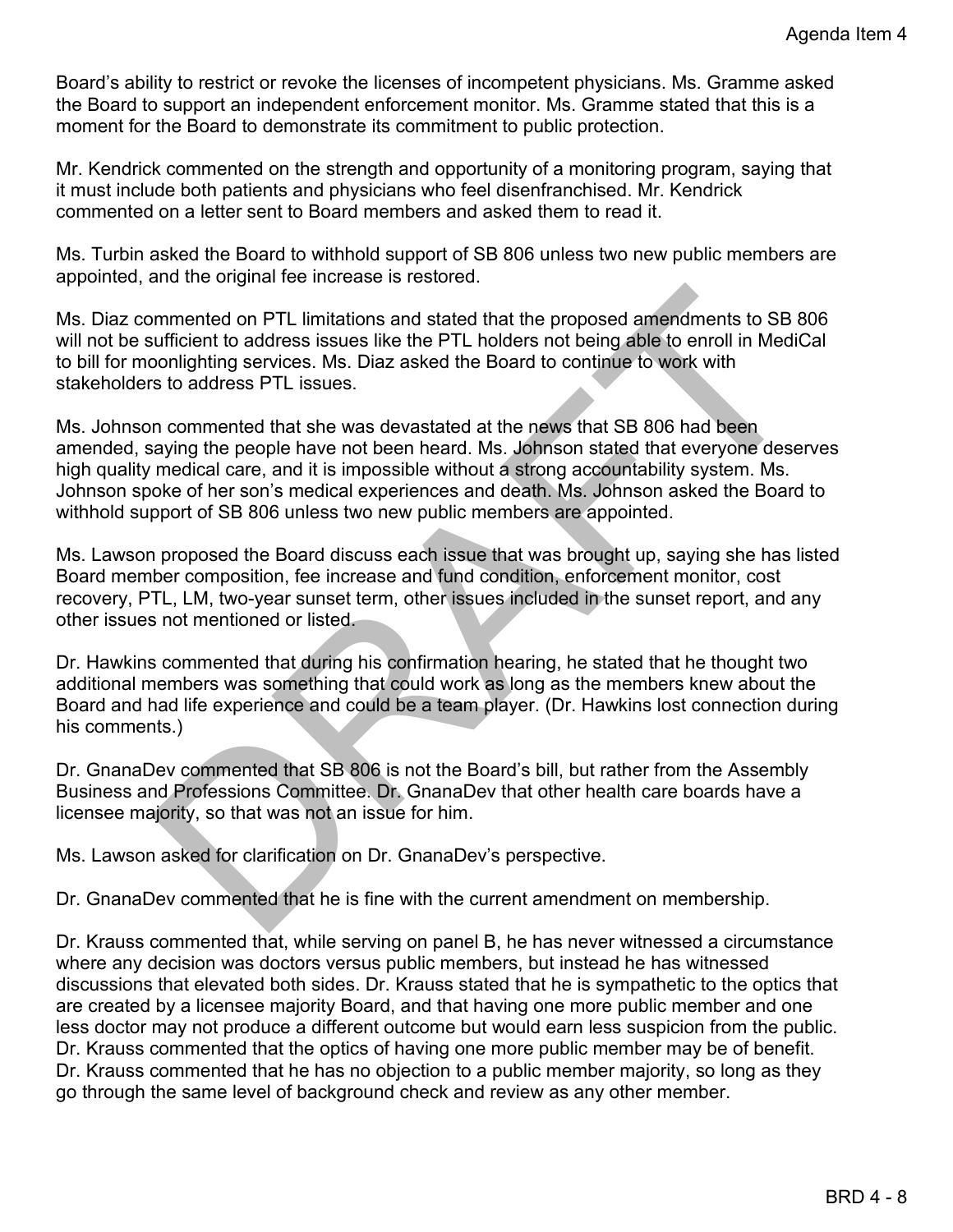Mr. Watkins stated that his experience is the opposite as Dr. Krauss' and that he has been in the situation of doctors and public members voting differently. Mr. Watkins stated that Dr. Krauss is correct in saying that having more members will not make a difference in panel decisions since those are held in closed session. Mr. Watkins commented that physician members defer to an expert during enforcement cases, so they do not bring greater insight. Mr. Watkins stated that his support for a public member majority is not just for optics but for the integrity of the Board.

Dr. Lewis disagreed with Mr. Watkins, saying during his time on panel A he has never seen two separate sides. Dr. Lewis commented that he thinks the Board member composition should stay as it is, saying the optics may look better but there will not be different outcomes.

Ms. Campoverdi commented that the public's message is loud and clear as far as the importance of having a public member majority. Ms. Campoverdi stated that it comes down to the integrity of the individual, and that she has yet to hear an argument about how it would be against public protection to have a public majority.

is exides. Dr. Lewis commented that he thinks the Board member composition<br>as it is, saying the optics may look better but there will not be different outcomes.<br>werd commented that the public's message is loud and declare Dr. Thorp commented that there has been a collaborative relationship between the public and physician members, and he has not felt like there is an adversarial relationship. Dr. Thorp stated that the decisions that come to the panels are generally recommendations by a deputy attorney general (DAG) or an administrative law judge (ALJ) and spoke of legal experts walking the panel through the case if there were disagreements. Dr. Thorp commented that he does not think it is a threat to add public members, but he is concerned of the perception that the Board will be public members against physician members. Dr. Thorp stated that he would not be in favor of adding public members because of his concern of the adversarial relationship between the members.

Ms. Lubiano commented that she is supportive of having a public member majority. Ms. Lubiano stated that the optics would help build trust with the public, and it would also decrease the risk of lawsuits for the Board. Ms. Lubiano recalled two incidents of public members versus physician members. Ms. Lubiano stated that another thing to consider is who would appoint the additional members, saying appointees by the speaker of the assembly are not vetted like a governor's appointee is.

Dr. Krauss supported a public member majority and commented that he would like to see it done by reallocating the governor's appointments rather than giving more authority to the assembly and the senate with an inadequate vetting process. Dr. Krauss suggested the Board ask that the governor's physician appointments drop to six and add a public member. Dr. Krauss also mentioned the added cost of increasing the Board members from 15 to 17.

Mr. Ryu commented that trust is the most important step, and if there is perception that adding two public members will build trust, he thinks the Board should do it. Mr. Ryu stated that this is not the Board's bill, and whatever the Board comes up with is just a recommendation. Mr. Ryu agreed with Dr. Krauss' recommendation of reallocating the governor's appointments.

Ms. Lawson commented that this was the number one issue from the public, and that it concerns her that the authors thought it was important enough to include it in the original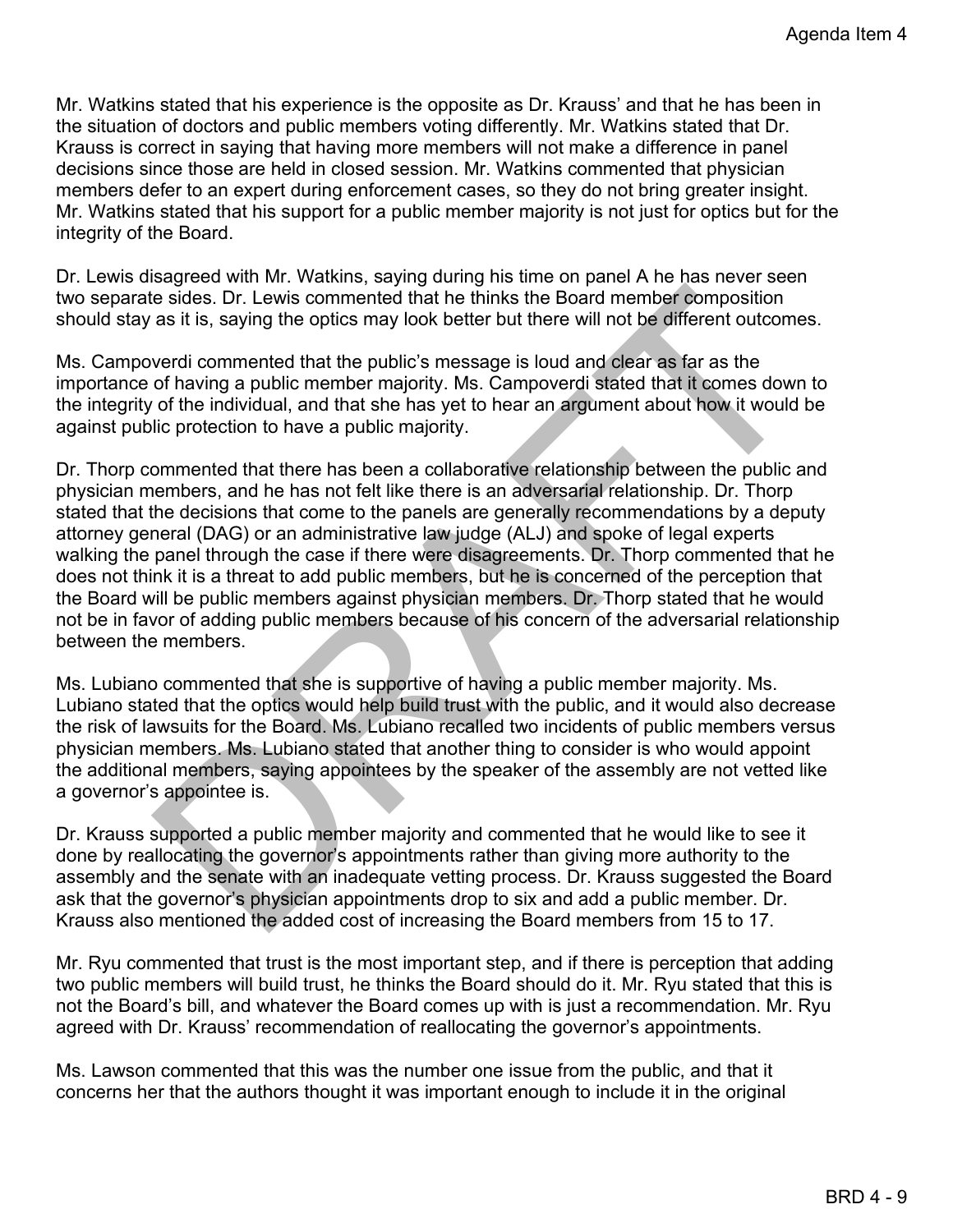version but was later amended out. Ms. Lawson stated that she has never experienced physician members versus public members while serving on panel B. Ms. Lawson agreed with Ms. Campoverdi's statement that there is no argument against a public majority. Ms. Lawson stated that she supports a public member majority and agreed with many of the comments.

Ms. Campoverdi commented that not only was the idea of a public member majority a large portion of the public comments, but trust in the Board was a central issue during sunset review. Ms. Campoverdi stated that this topic is high on the priorities list.

Ms. Lawson moved on to the issue of the fee increase and fund condition.

Dr. Krauss commented that the fee increase is essential, and the Board cannot begin to do anything if it does not have the money to support the mission. Dr. Krauss also commented that supporting this bill should be contingent upon having adequate fee increases to maintain insolvency.

Dr. Thorp agreed with Dr. Krauss.

Dr. GnanaDev commented that the Board previously voted to approve the fee increase, but without anything in place to control costs, the Board will be in the same position in a couple of years.

Mr. Watkins commented that a conversation about fee increases should also include a conversation about cost recovery, saying it is a strategic tool. Mr. Watkins commented that enforcement is the bulk of the Board's costs and issues, and cost recovery along with a fee increase can address these items.

Mr. Brooks commented that the Board needs an adequate and purposeful fee increase, but it should be indexed every year for inflation.

Ms. Lawson commented that the Board did previously approve a fee increase, but the purpose of today's conversation is to react to SB 806, which proposes only a modest licensing fee increase.

commented that the fee increase is essential, and the Board cannot begin to do<br>t does not have the money to support the mission. Dr. Krauss also commented that<br>this bill should be contingent upon having adequate fee increa Dr. Hawkins commented that the fee increase needs to be as originally requested from the Board, which initially received support from the legislature, and this issue is a deal breaker. Speaking on the first issue before losing connection, Dr. Hawkins stated that you cannot predict how someone will behave in a meeting, whether physician or public member, and the confirmation process is an important process in becoming a member of the Board. Dr. Hawkins supported additional members but would want to know how they would be selected.

Mr. Watkins commented that it has been 15 years since the Board last received a fee increase, and that the average years a board has a fee increase is five to seven years. Mr. Watkins stated that the last fee increase was \$180 but the Board also gave up cost recovery, and \$1,150 is not so high since it has been 15 years.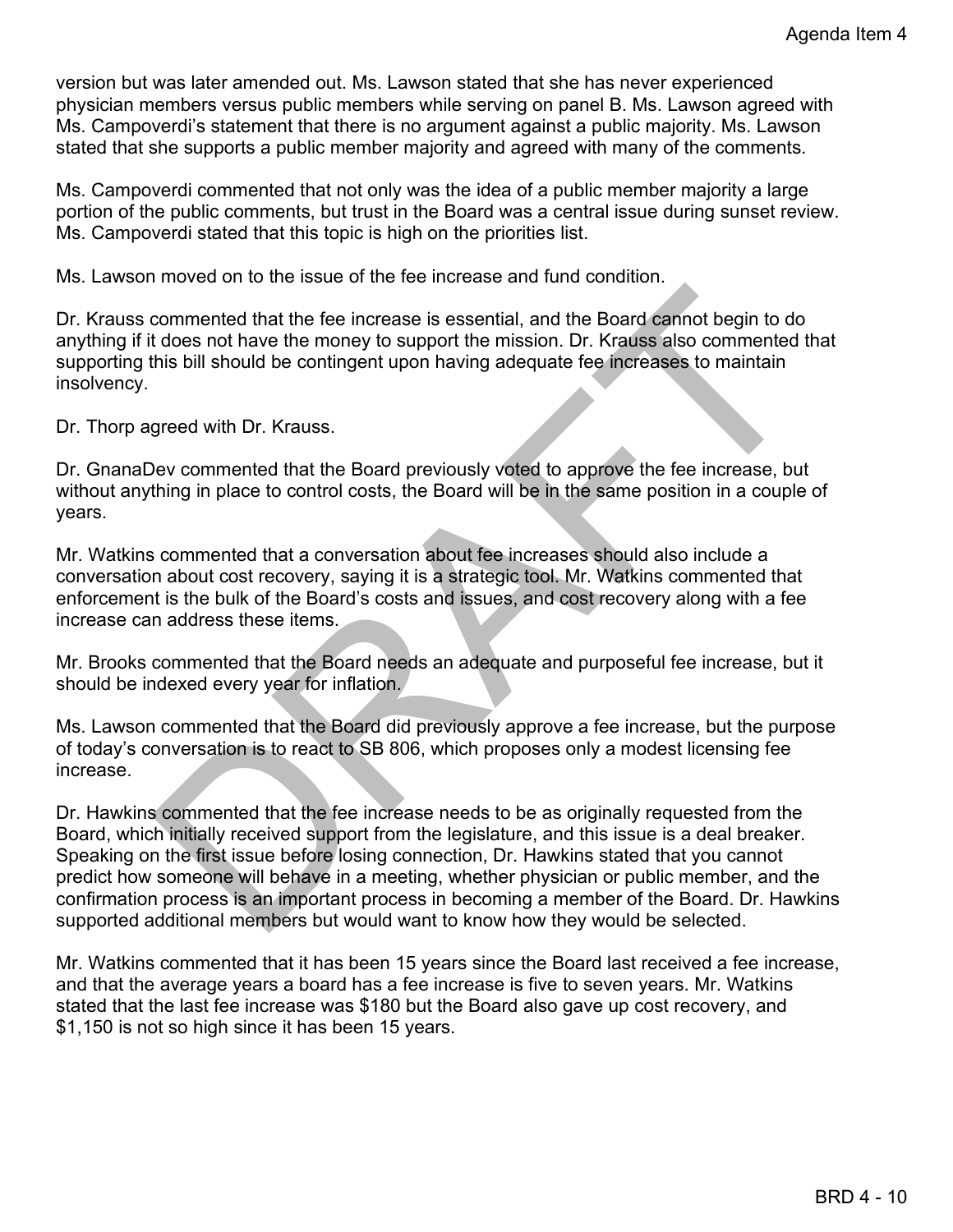Ms. Lawson moved on to the issue of an enforcement monitor, saying the current bill states that it is the intent of the legislature to have an enforcement monitor evaluate the Board's enforcement efforts, but it is lacking in specificity.

Mr. Bone commented that the bill language is very thin, and this seems to be a placeholder, however the bill language states the monitor would evaluate the Board with a specific concentration on the handling and processing of complaints and timely application of sanctions or discipline imposed on licensees.

Dr. Krauss stated that he liked the concept but does not like the thought of the cost being put on the Board. Dr. Krauss commented that he would be in favor if the costs of the enforcement monitor are not borne by the Board.

Dr. Thorp agreed with Dr. Krauss and added that language needs to be added to delineate how it would be paid for. Dr. Thorp commented that the Board previously had an enforcement monitor, but he has never seen a report on that monitor's function and the outcome.

d. Dr. Krauss commented that he would be in favor if the costs of the enforcement<br>ord borne by the Board.<br>The greed with Dr. Krauss and added that language needs to be added to delineate<br>the peat of the D. Dr. Thorp commen Mr. Bone commented that the prior monitor was funded by the Board and was selected by the director of Department of Consumer Affairs (DCA). Mr. Bone added that it was a limited term position, and the monitor was required to issue an initial report in October 2003, with an update every six months, and a final report in March 2005.

Dr. Lewis asked if SB 806 was a gut-and-amend from Hill's bill to Roth.

Mr. Bone replied no.

Dr. Lewis asked if stakeholders could comment on the revisions that were recently made.

Mr. Bone explained that the senate is due to approve the bill and then it will have a hearing in the assembly, saying it is at the halfway point. Mr. Bone added that he expects amendments to be made in the next three months.

Ms. Lawson commented that we will have a full Board meeting after this process and there will be discussion and comments at that time before it is ultimately approved.

Mr. Bone added that the bill may be decided by the August Board meeting, otherwise it will be another opportunity for stakeholder comments.

Mr. Watkins stated that the cost issue is a mute issue for him, saying if the Board can forego money on cost recovery that serves the benefit of the doctors, then the Board can spend the money on an enforcement monitor to reestablish public trust and credibility.

Dr. GnanaDev commented that no other board has an enforcement monitor except for the California Bar Association. Dr. GnanaDev stated he does not support it and he does not think it will add any value.

Mr. Watkins commented that the Board of Registered Nursing just did the same thing, and they are paying for it, saying it is standard practice for the board to pay the expense.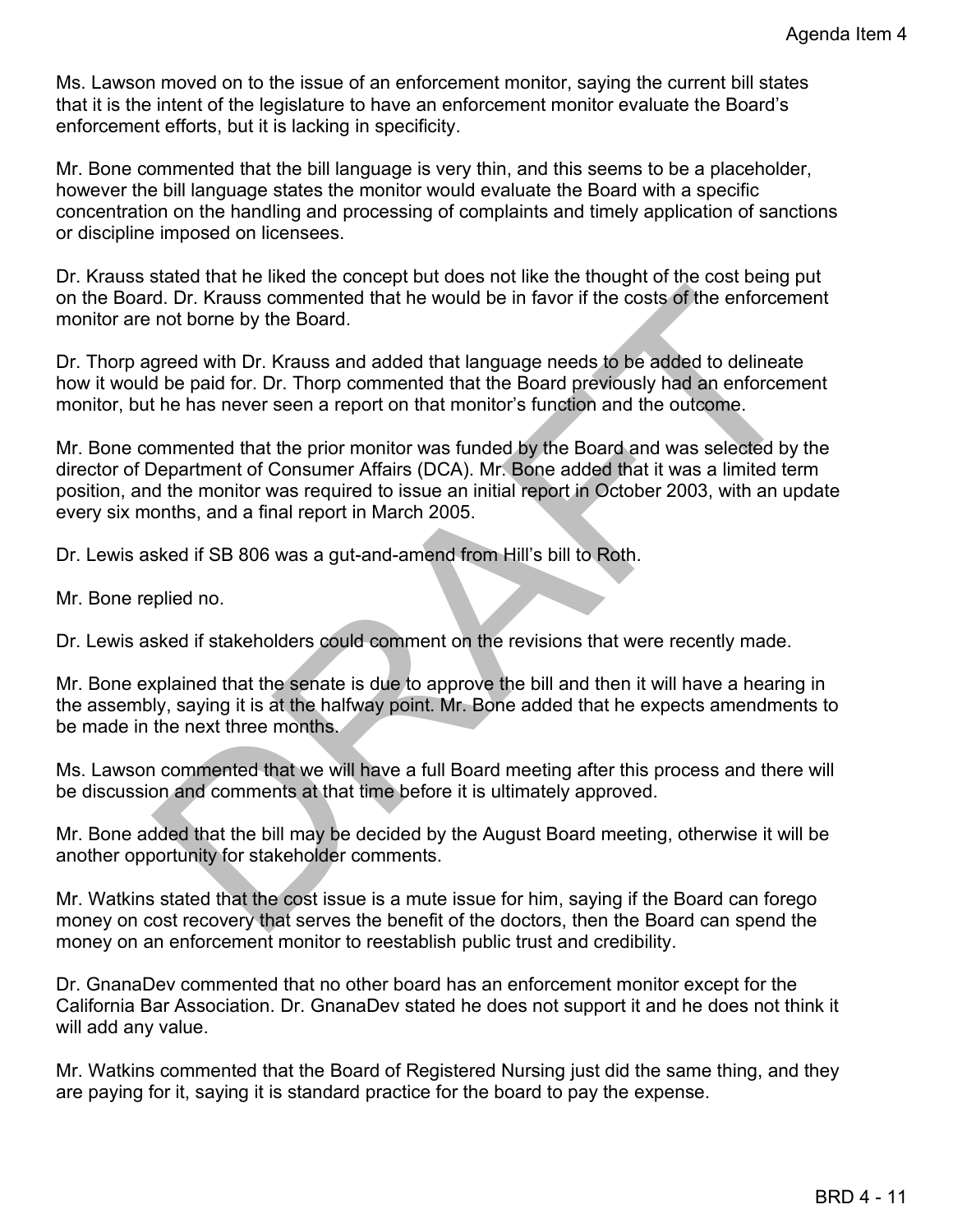Dr. Yip commented that he thinks an enforcement monitor is a good idea and there is always room for improvement.

Mr. Brooks asked what problems the enforcement monitor solves.

Mr. Bone referred to the prior analysis, saying the goals were to improve quality, reduce timeframes, reduce the complaint backlog, and assess the value of the sources information that the Board relies on.

Ms. Lawson commented that the prior monitor presented recommendations that were adopted and added that the enforcement monitor is a good concept that she supports.

Dr. Thorp pointed out that the diversion program was eliminated at that time, which was a serious loss for practicing professionals, and a program still has not been implemented in its place.

Dr. Hawkins commented that he is in favor of an enforcement monitor, but details are lacking, and the language sounds like what the Board is supposed to be doing already. Dr. Hawkins added that the monitor has the potential to improve public confidence.

Ms. Campoverdi supported an enforcement monitor, saying it is a good opportunity for improvement.

Dr. GnanaDev commented that he wants to know what the monitor would do and what it would cost.

Dr. Lewis agreed with Dr. Thorp and asked if the diversion program is part of this discussion.

n commented that the prior monitor presented recommendations that were adopted<br>that the enforcement monitor is a good concept that she supports.<br>
Sointed out that the diversion program was eliminated at that time, which wa Ms. Webb spoke on the diversion program, saying it did not operate well, saying diversion associated with the Medical Board is ripe for charges that the public is not being well protected if the Board is aware of physicians who have a substance abusing issue and still practicing. Ms. Webb explained that the Board is currently in the process of developing a physician health and wellness program that follows the Uniform Standards for Substance Abusing Physicians.

Dr. Lewis asked if this program is in SB 806.

Ms. Webb replied that it has nothing to do with SB 806 and that there is a rulemaking in process and is being reviewed by DCA.

Ms. Lawson reviewed the Board's consensus of supporting the concept of an enforcement monitor and asked Mr. Bone what direction he needs from Board members since there are no details.

Mr. Bone replied that the Board can scope items that it thinks the monitor should focus on.

Mr. Watkins suggested using and amending the language used in the analysis, referencing the disciplinary guidelines.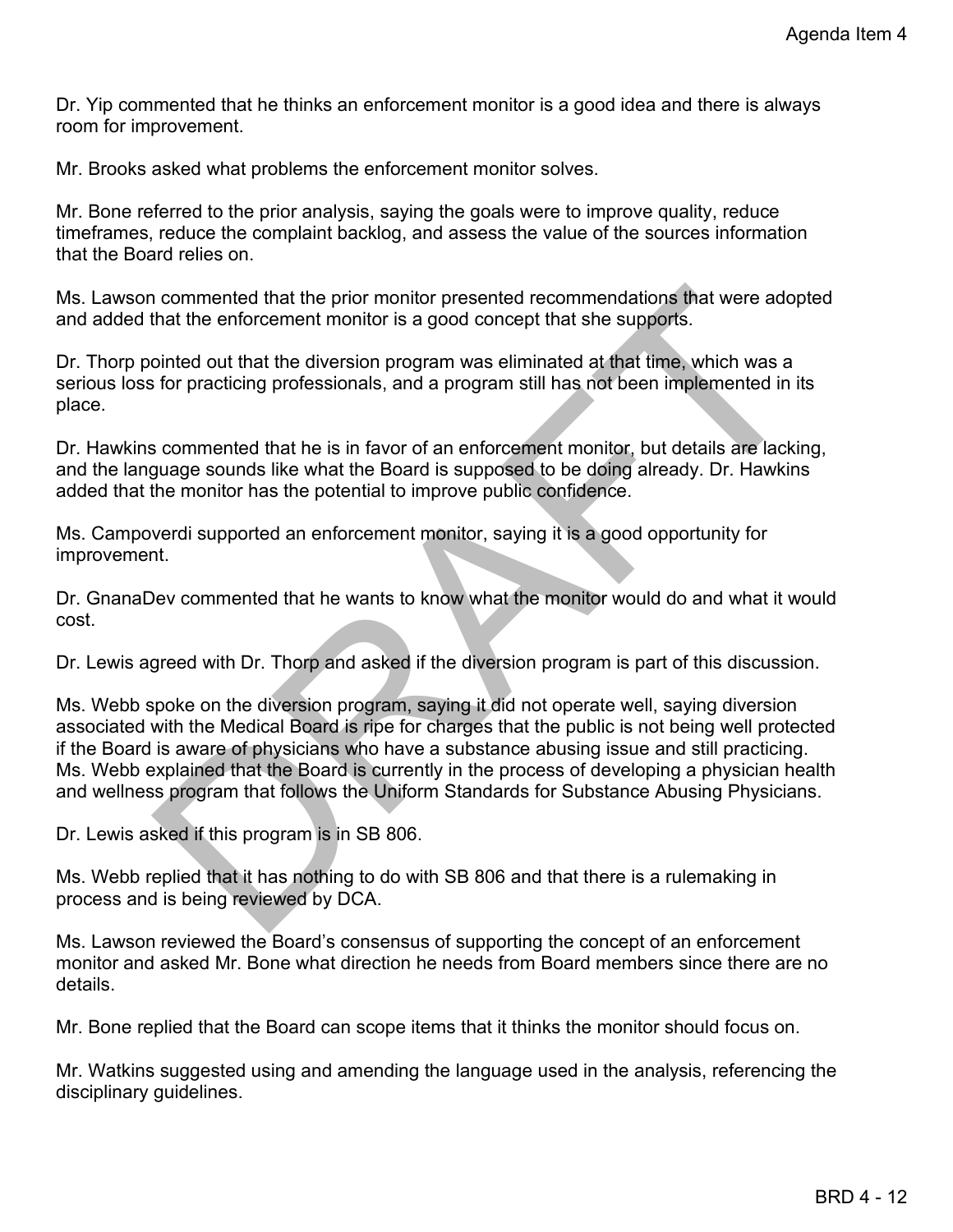Ms. Lawson commented that the goals listed in the analysis are the goals the Board would have for an enforcement monitor and suggested that be a framework to start from to provide feedback to the legislature.

Dr. GnanaDev commented that this is a consultation process with a recommendation given to the Board, and he agrees with having an independent person appointed by DCA as the monitor.

Dr. Thorp also agreed with having an independent person appointed by DCA as the monitor.

Mr. Watkins commented that the more independent the monitor is, with no ties to DCA or the Board, the more credibility it will receive.

Ms. Lawson moved on to the issue of cost recovery, saying the current version of SB 806 restores cost recovery, which was the position of the Board. Ms. Lawson asked if anyone disagrees with the position. No one responded.

Moving to the issue of PTL, Ms. Lawson asked Mr. Bone to review the current version.

is commented that the more independent the monitor is, with no ties to DCA or the<br>more credibility it will receive.<br>In moved on to the issue of cost recovery, saying the current version of SB 806<br>st recovery, which was the Mr. Bone explained that SB 806 renames the PTL to the postgraduate license so that it can address the issues related to the training license, such as billing with MediCal, moonlighting, and X waivers. Mr. Bone also explained that it clarifies that an individual does not need 36 calendar months of postgraduate training and instead states an individual can qualify for a license for receiving credit for completing 36 months of postgraduate training. Mr. Bone explained that it also clarifies that postgraduate license holders can sign any forms that a physician can sign. Lastly, Mr. Bone explained that it authorizes the Board in its discretion to grant a physician's license to an individual who demonstrates substantial compliance with a 36-month postgraduate training requirement.

Dr. GnanaDev commented that the bill fixes some of the issues, but it does not fix a lot of other issues and gave the example of residents completing their program who still have to wait three to six months to get hospital privileges and are not able to work. Dr. GnanaDev suggested making the requirement 30 months instead of 36 months.

Dr. Thorp commented that SB 806 does not do enough for the people who are affected and agreed with Dr. GnanaDev.

Ms. Lawson asked if Board staff has made any progress with contacting other state medical boards and agencies regarding how they handle the PTL issues.

Mr. Bone replied that there have been calls between Board staff, advocates, legislative staff, and the Department of Health Care Services (DHCS) regarding the moonlighting issue.

Mr. Varghese added that training licenses are different in how they are regulated in each state. Mr. Varghese noted that one difference between the states is the 36-month requirement and the leave policy, saying other states allow for a longer leave policy and trust the program directors to inform the board when a graduate is ready to be licensed.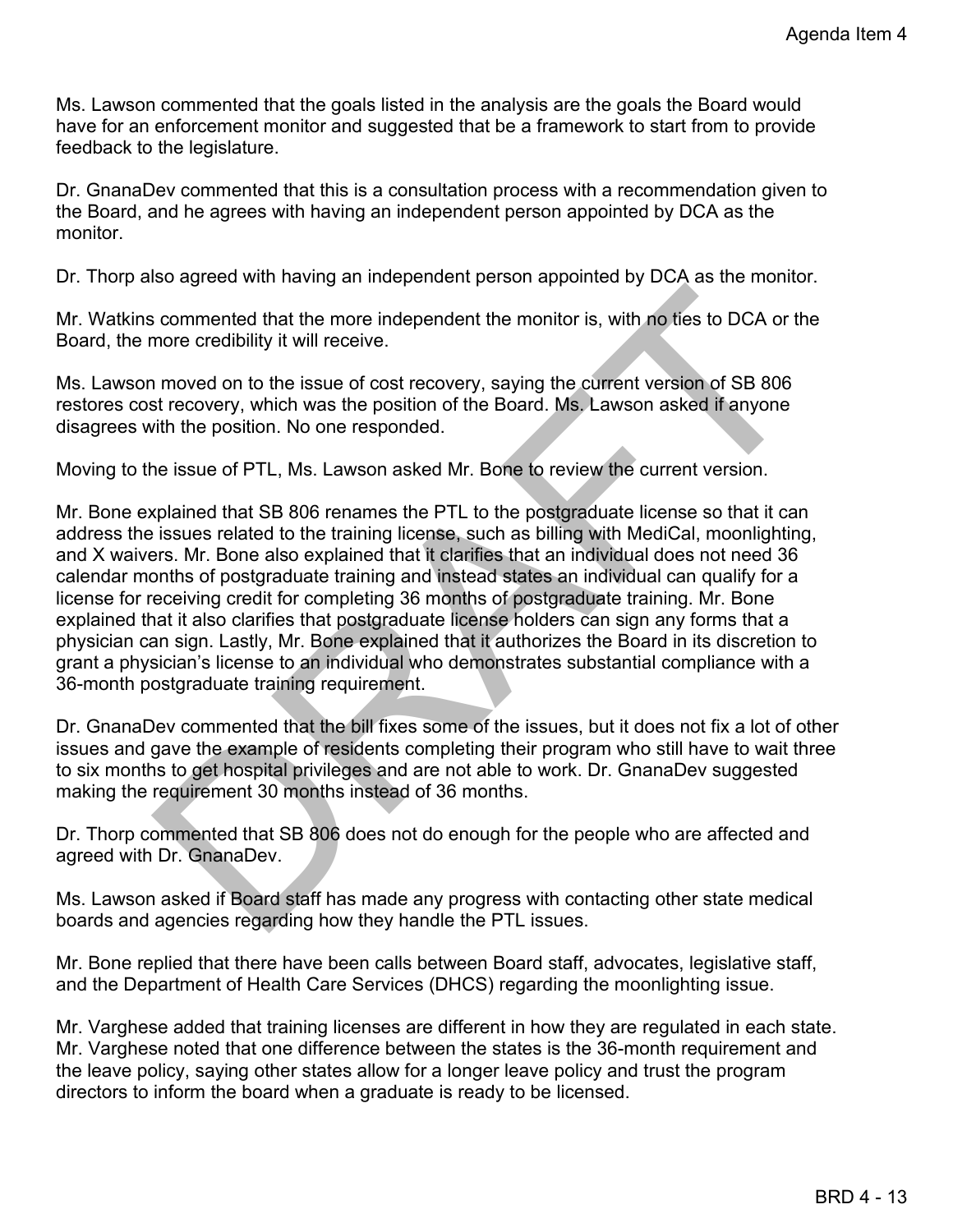Ms. Lawson stated that SB 806 address the 36-month issue by allowing the license holder to meet the 36-month requirement if their program director grants them credit for completing the 36-month program, but it does not address other issues the Board has heard. Ms. Lawson asked if the Board would like to request further amendments to address those issues.

Dr. GnanaDev recommended making individuals eligible after 30 months of residency due to the lag times to obtain a license and get hospital privileges.

Dr. Hawkins asked if reducing the time from 36 months to 30 months is a significant amount of time to not receive training.

Dr. GnanaDev replied that they would have lead-time to get their license and hospital privileges and would be able to start on July 1<sup>st</sup>. Dr. GnanaDev explained that it would not save time on training but would save time for the individuals to get into the workforce.

receive training.<br>
Nev replied that they would have lead-time to get their license and hospital<br>
med would be able to start on July 1<sup>41</sup>: Dr. GnanaDev explained that it would not save<br>
hing but would save time for the ind Dr. Thorp elaborated on Dr. GnanaDev's explanation, saying individuals will still need the 36 month postgraduate training to be credentialed. However, for licensure, if someone has had 30 months of training and in their third year of residency, they should be eligible for licensure in January, six months before they complete their training, to be able to enter the workforce in July.

Mr. Watkins commented that this suggestion does not solve the underlying issues that were brought up during the stakeholders meeting. Mr. Watkins asked, with the license name change, if DHCS changed the status of the license.

Dr. Thorp responded that having a full license resolves the issues that were previously brought up. Dr. Thorp commented that it makes sense to allow people to have a full license at 30 months while fully anticipating that they complete their 36-month training program. Dr. Thorp stated that the leave issue will still need to be addressed.

Dr. Krauss commented that he lacked confidence that the Board will come up with the ideal language to fix all the postgraduate licensing issues, and that it may be better to have Mr. Bone understand that the Board would like to remove the barriers that were unintentionally caused by the PTL.

Mr. Bone referenced a letter from a coalition of physicians that raised the concerns of the PTL, saying their solution is to go back to the timeframe before the PTL was implemented. Mr. Bone explained that it is uncommon for first year residents to moonlight, and the second-year residents would not be helped by the 30-month suggestion. Mr. Bone stated that the leave policy is addressed in the language of the bill, as well as being able to sign forms.

Ms. Lawson commented that the Board may not be able to solve all of the issues and encouraged Board members to think about whether they support the bill with its current amendments or would require additional changes in the bill.

Dr. GnanaDev commented that unless the necessary changes are made, it will be difficult for him to support, saying that many legislators pointed out the issues that need to be fixed.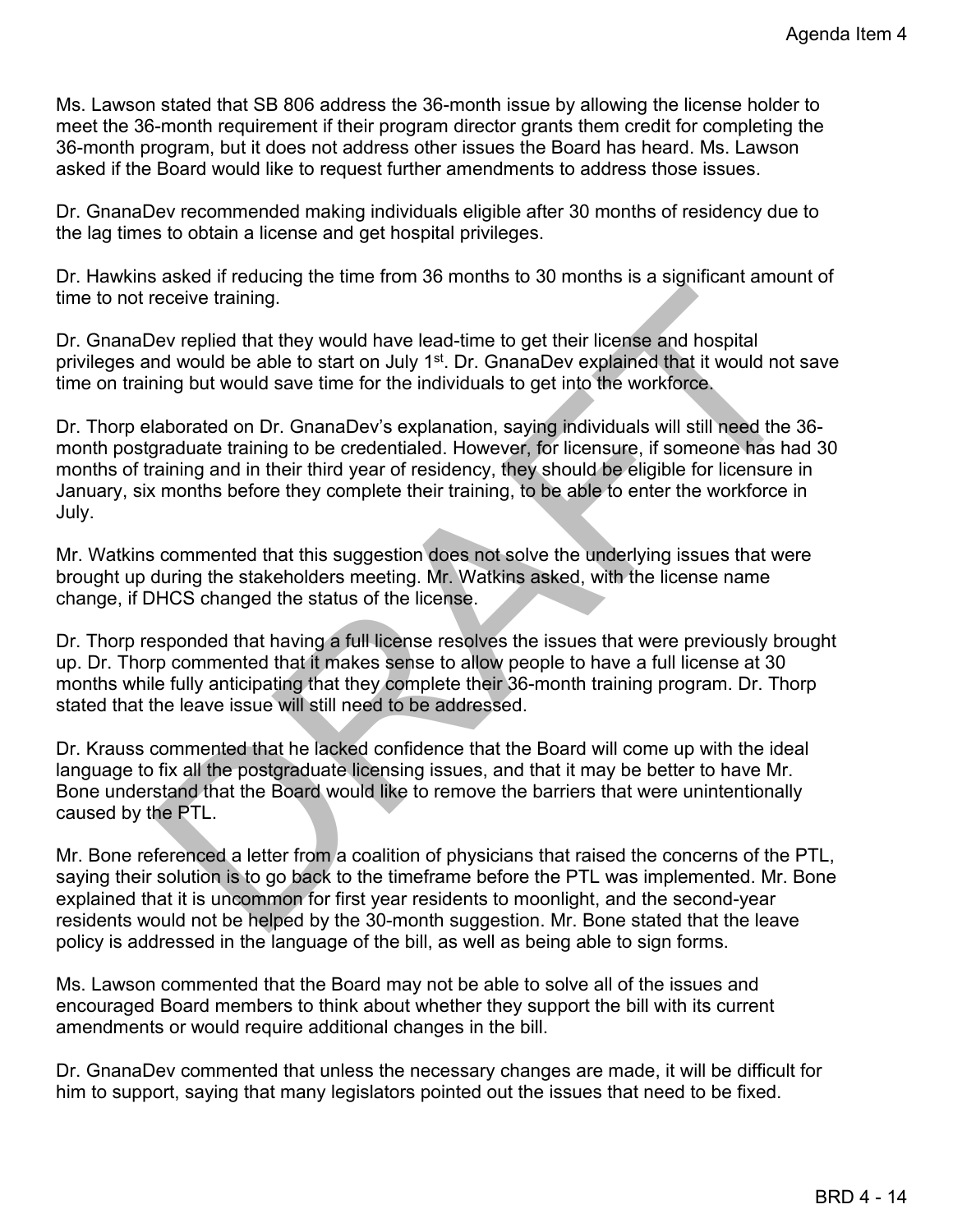Dr. Krauss commented that he does not feel the Board has to solve the PTL issues to get a support if amended position.

Mr. Brooks agreed with Dr. Krauss, saying the Board still has time. Mr. Brooks commented that his position is to not support the bill unless it is amended.

Ms. Lawson moved on to the LM issue, saying the current version of the bill does not include any of the items identified in the sunset review report.

Mr. Bone agreed, saying there is no language in the current bill that pertains to LMs, and the sunset report stated that the Board agreed with an appropriate scope of practice and related statutory protections to be regulated through a separate entity under DCA.

Ms. Lawson asked if there were any Board members who disagrees with the Board's position in the sunset review report. There were no Board members who disagreed.

greed, saying there is no language in the current bill that pertains to LMs, and the<br>it stated that the Board agreed with an appropriate scope of practice and related<br>otections to be regulated through a separate entity und Ms. Lawson moved on to the issue of a two-year extension of the Board, rather than the typical four years. Ms. Lawson shared her concern that two years does not allow the Board sufficient time to do the work that the legislature and public want, particularly the process of implementing an enforcement monitor.

Dr. Krauss agreed with Ms. Lawson.

Mr. Brooks also agreed with Ms. Lawson.

Dr. GnanaDev agreed with Ms. Lawson as well, saying it would be time for the sunset process by the time the Board received a report from the enforcement monitor.

Dr. Lewis asked what the reason was for a two-year sunset.

Mr. Bone replied that he has not been able to receive an answer but agreed that two years is not enough time to measure any improvements or outcomes.

Ms. Lawson asked if there were any Board members with a dissenting viewpoint. There were none.

Dr. GnanaDev commented that there will be additional amendments made to SB 806.

Ms. Lawson asked if there were any other issues that were not mentioned that Board members would like to discuss, there were none. Ms. Lawson reviewed the Board's position, saying amendments would be required before the Board is satisfied. Ms. Lawson asked Mr. Bone to clarify the positions of oppose unless amended and support unless amended, and also asked if an opposed position meant opposing the Board's continuance.

Mr. Bone explained that if the Board adopted an oppose unless amended position, and the legislature declined to include the amendments, then the Board would be opposing its continuance.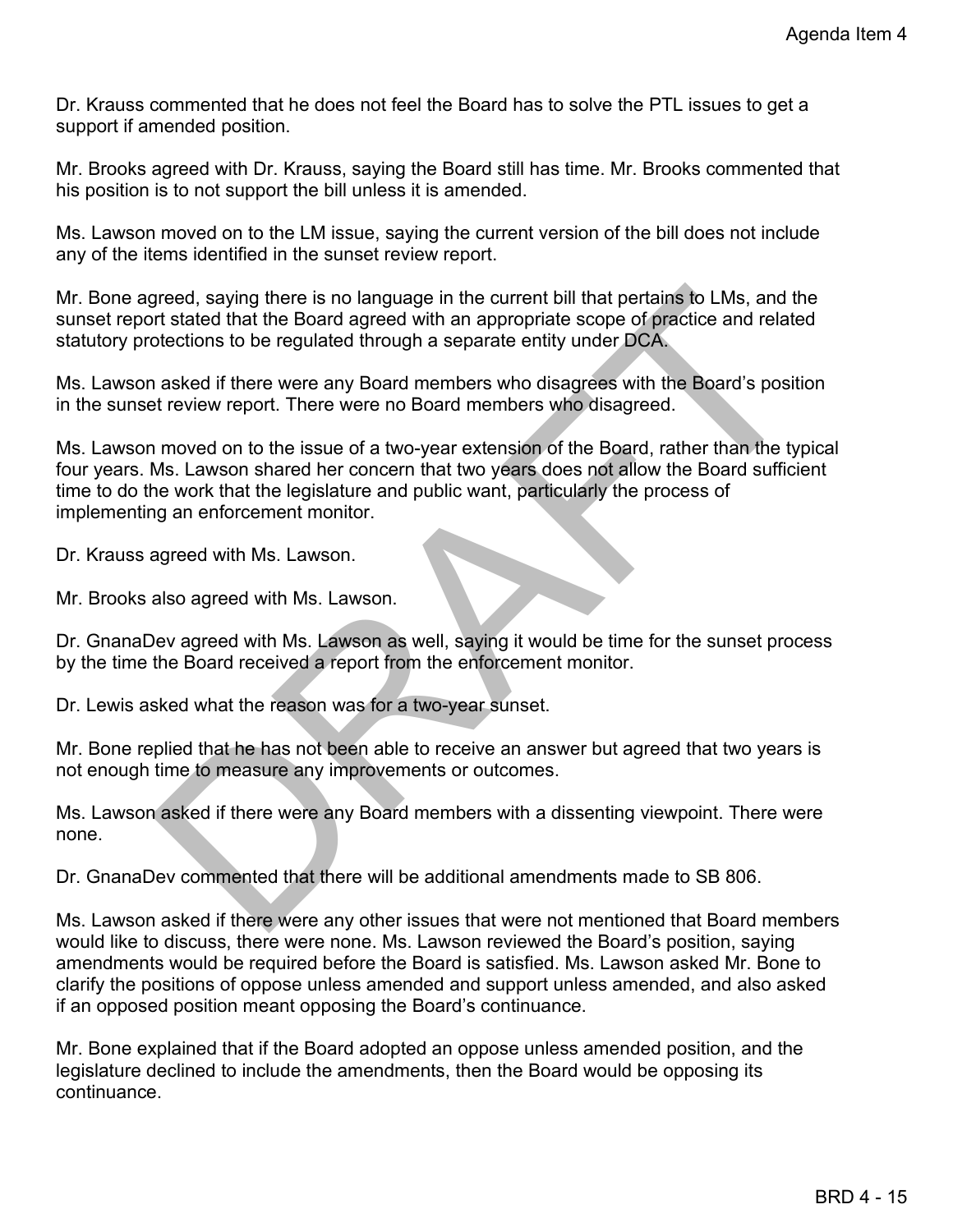Dr. GnanaDev commented on his experience from the last sunset, saying the Board's position should be support unless amended, and state what the amendments are.

Mr. Bone commented that the Board would have the opportunity for revisions or a position change at the August Board meeting.

Ms. Lawson reviewed the suggested amendments, being include a public member majority, restore the original initial licensure and renewal fees request, include the 2002 goals and parameters for the enforcement monitor, and continued work to resolve the other issues regarding the PTL.

Mr. Bone commented that the PTL issues may be resolved with the timing of when the license is issued.

Ms. Lawson suggested no further amendments at this time to the PTL and to let it work its way through the process more before taking another position.

Dr. GnanaDev commented that he will not support that.

Dr. Thorp commented that a placeholder be left on this issue so there is room for further negotiation, saying it is important to advocate for young doctors trying to find their way into the workforce.

Mr. Bone suggested the Board express appreciation and support for the current PTL language and stated that the Board continues to want to resolve the remaining outstanding issues.

Dr. Krauss agreed with Mr. Bone.

e PTL.<br>
Sommerted that the PTL issues may be resolved with the timing of when the license<br>
is suggested no further amendments at this time to the PTL and to let it work its way<br>
process more before taking another position. Ms. Lawson also agreed with Mr. Bone. Ms. Lawson continued with the last amendment, allowing four more years instead of two years. Ms. Lawson stated that the Board's position on LMs has not changed from the original report, and that the positions of any other issues in the Board's sunset report are not changing.

Mr. Bone commented that Board staff will continue to advocate for everything that is in the sunset report.

Dr. Krauss commented that he does not trust the legislature to understand a more vigorous vetting process for Board member appointments and asked if that needs to be defined or kept open for discussion.

Mr. Bone replied that what it may look like is not clear to him and the processes are subject to the appointing authorities.

Dr. Krauss asked if the legislature has the authority to request a rebalance of the governor's appointments.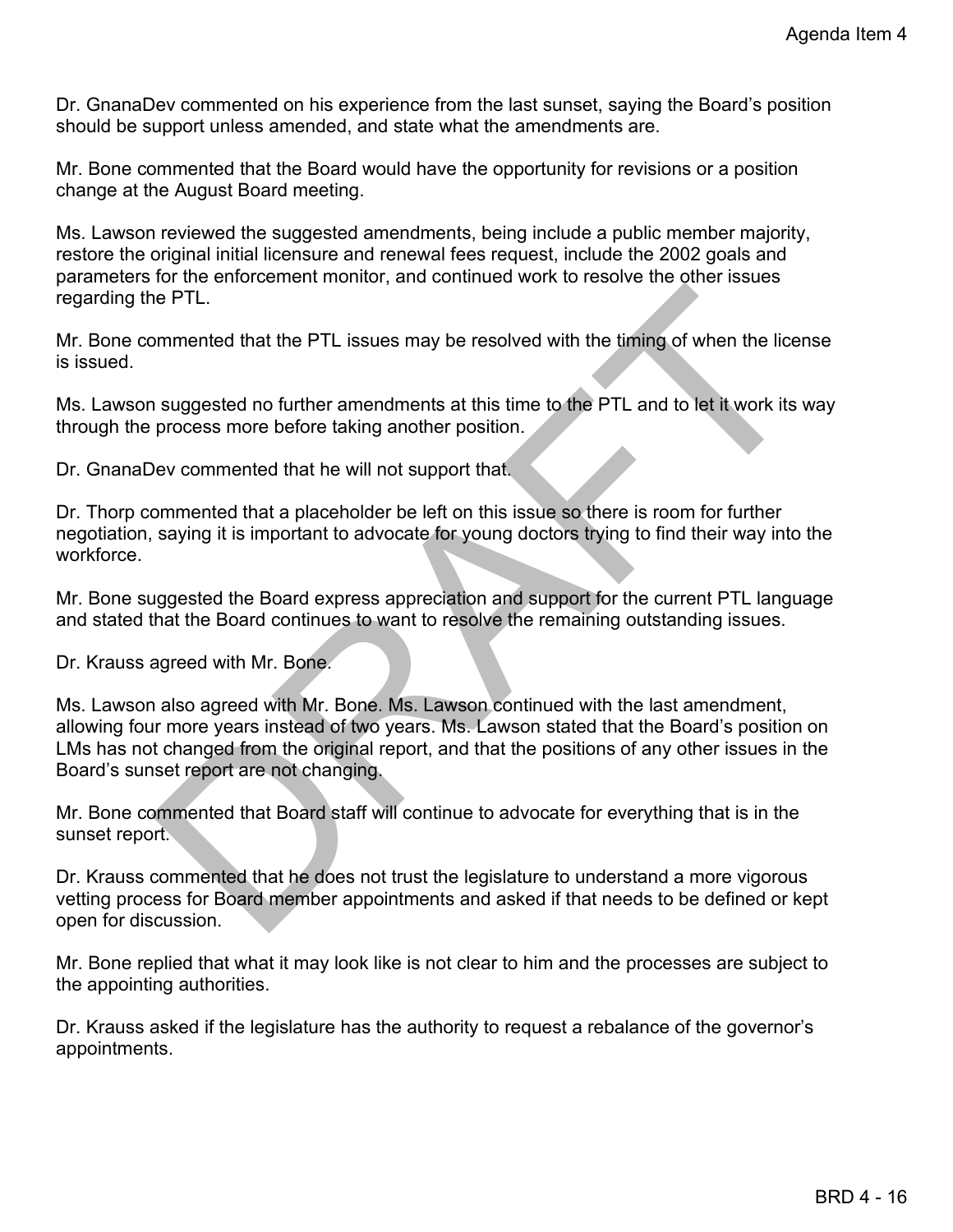Mr. Bone replied that the composition of the Board is in statute and that it would take an act of the legislature to change that.

Dr. Krauss suggested to include that the governor's appointments become six physician members and seven public members.

Ms. Lawson commented that that would be acceptable, except that she has no insight as to whether the vetting process is more rigorous through the governor's office than the speaker of assembly or senate rules committee. Ms. Lawson commented that she supports a public member majority but is not focused on what way that is accomplished.

Mr. Brooks commented that he is confused on what problem the Board is trying to solve, and the legislature appointees are not new.

Dr. Krauss commented that he is not sure that the Board should increase its members from 15 to 17, and the simple solution would be to rebalance the governor's appointments.

Ms. Lawson asked if the Board opposed the creation of a public member majority of 17, or if the Board prefers 15.

Dr. Krauss asked why the Board needs to be bigger.

Dr. Thorp commented that it is not just cost, but larger boards are not necessarily more effective, and agreed with Dr. Krauss' suggestion.

Dr. Krauss commented that an advantage of rebalancing the governor's appointments is that they all go through the senate confirmation process.

commented that he is confused on what problem the Board is trying to solve, and<br>the appointees are not new.<br>commented that he is not sure that the Board should increase its members from 15<br>he simple solution would be to re Mr. Bone commented that if the Board agrees on a public member majority, but cannot agree on the details, that may be sufficient, and the legislature and governor's office can work out the details.

Mr. Brooks commented that there may be unintended consequences of switching the balance, speaking of aligning terms and timeframes for outgoing members and vacancies.

Dr. Krauss agreed with Mr. Bone's suggestion.

Dr. GnanaDev disagreed with the position, saying no other healthcare board has a public member majority.

Dr. Thorp also disagreed with the position, saying Dr. Krauss' idea is good but he is not in favor of increasing the Board to 17 members.

Dr. Lewis agreed with Dr. Thorp.

Mr. Watkins reviewed the governor, assembly, and senate appointments, and commented that he does not think the cost of 17 members would be that much more, and that in return, we will gain public trust. Mr. Watkins spoke of the Business and Professions Code, saying there are